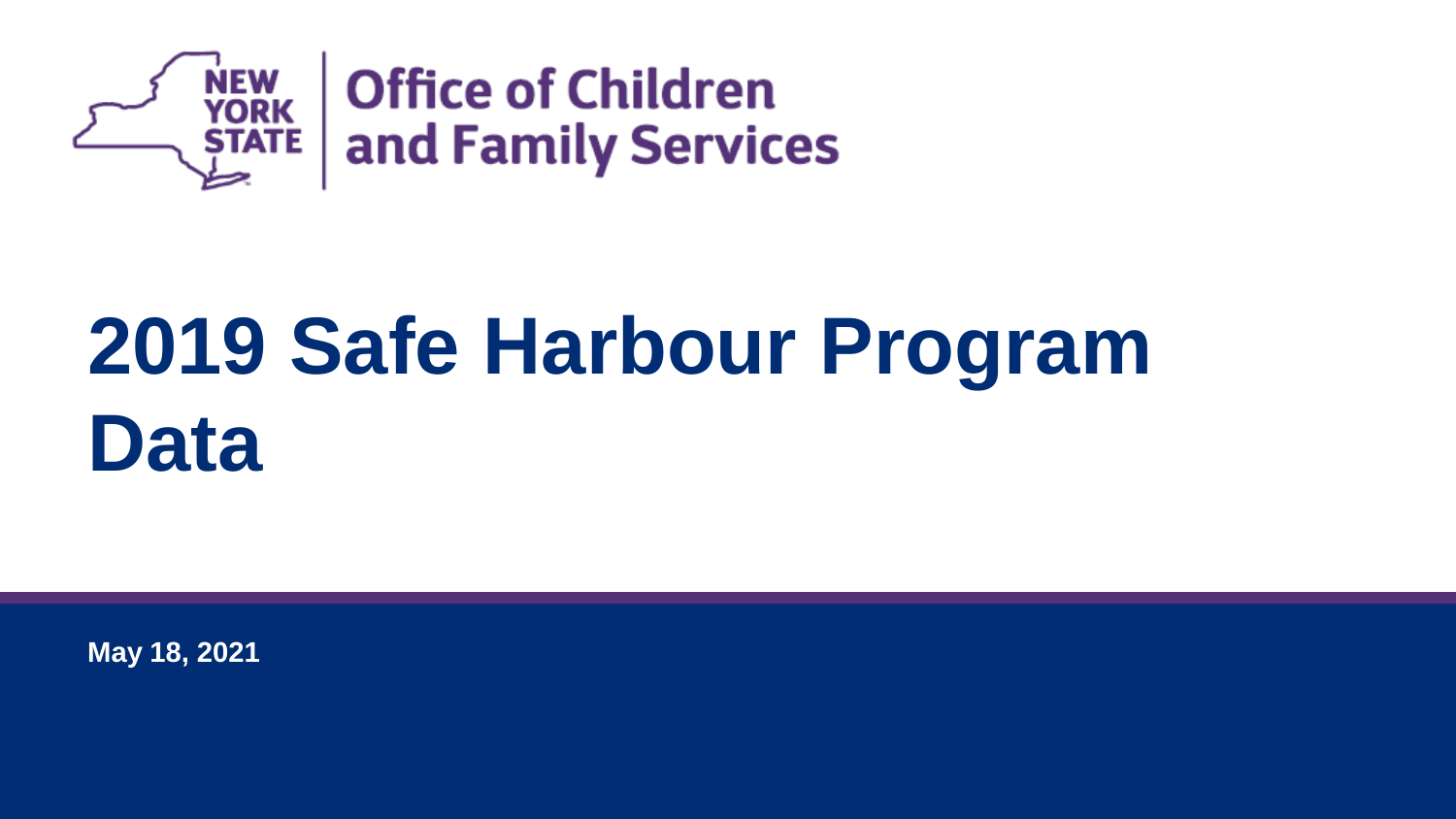#### **2019 Program Data**

Each year, counties that have participated in the Safe Harbour: NY program for two years or more under the leadership of the Local Department of Social Services (LDSS) report data on their program to OCFS.

The LDSS collects data from Safe Harbour: NY-supported providers and agencies. OCFS removed duplicate data at the county level to the extent possible, however data at the state level may be duplicate as this population is highly transient.

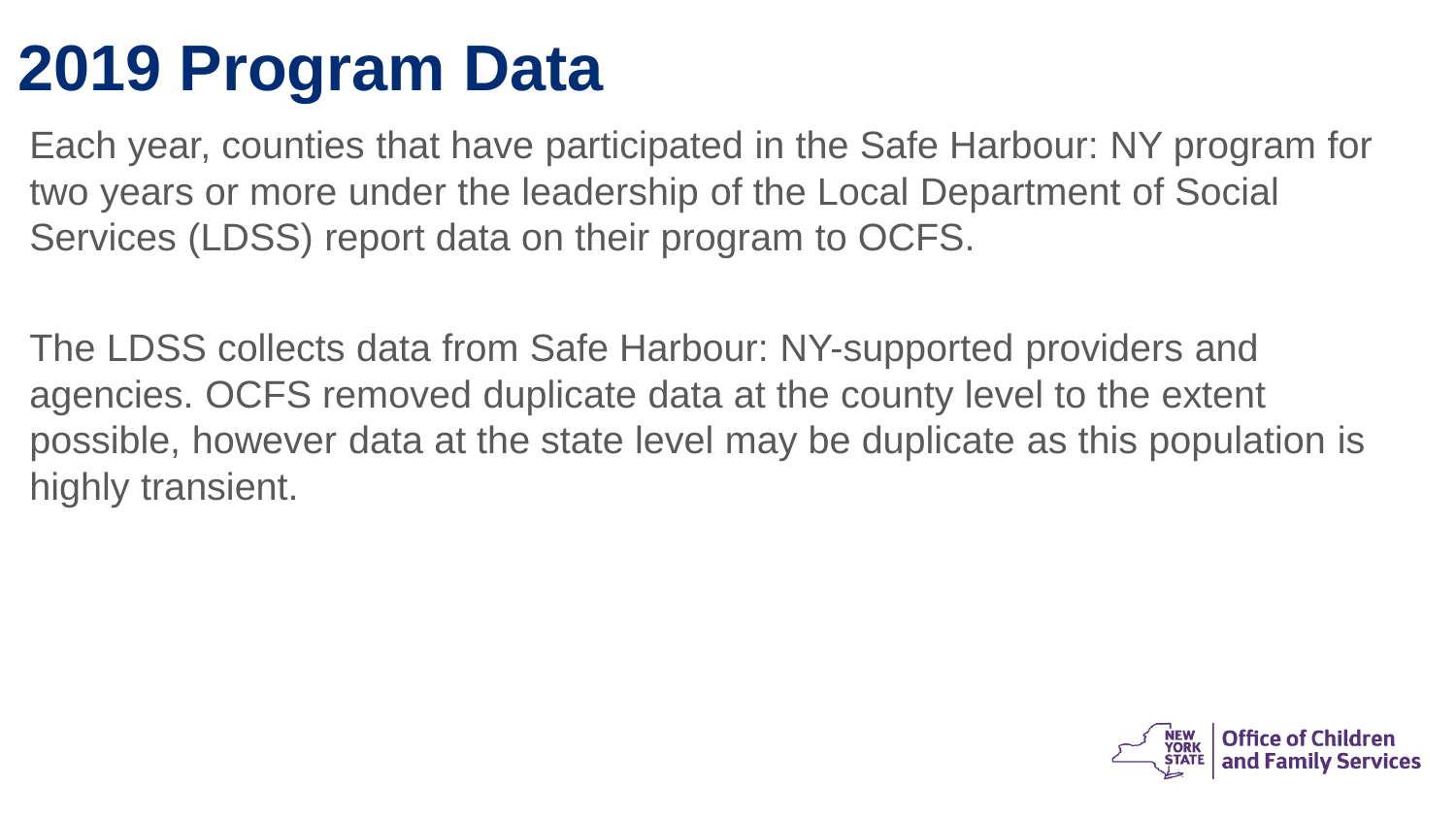#### **2019 Program Data**

**In 2019:**

- 29 counties reported data
- 1,810 youth were identified as trafficked or at risk at the time of referral
	- 339 of these youth met the federal definition of a sex trafficking victim\*
	- 1,471 were identified as high or medium risk of trafficking\*
	- Although 1,955 youth were identified for services by the program, 145 youth are excluded from this data set because their risk levels were not reported.
- 54 of the 1,810 youth were also identified as trafficked or at risk for labor trafficking

\*For more information on how risk levels were determined please refer to OCFS-3920.

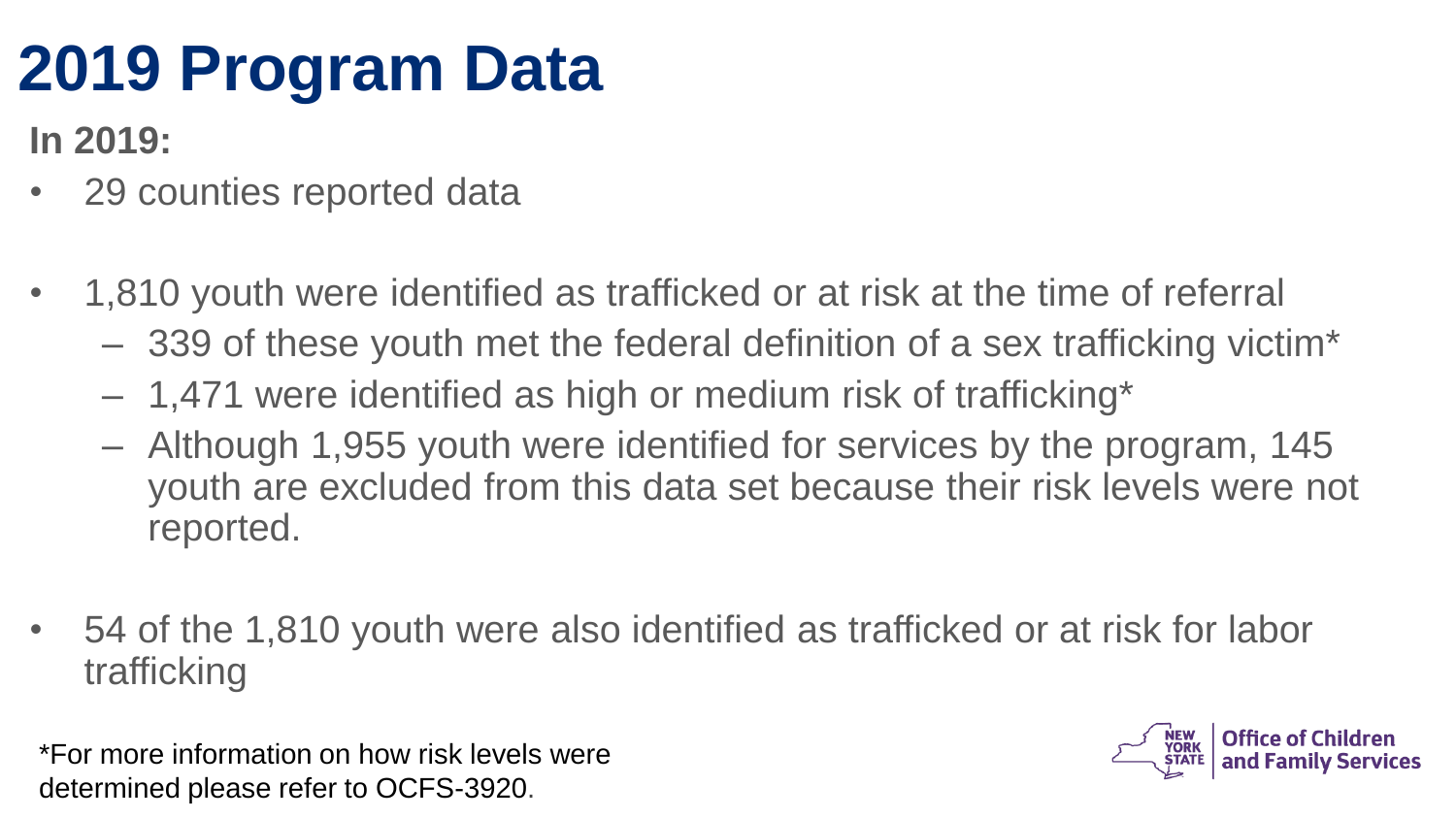#### **Youth Identified Over Time**

**WALK** -- Number of Youth Identified as Trafficked or At-Risk

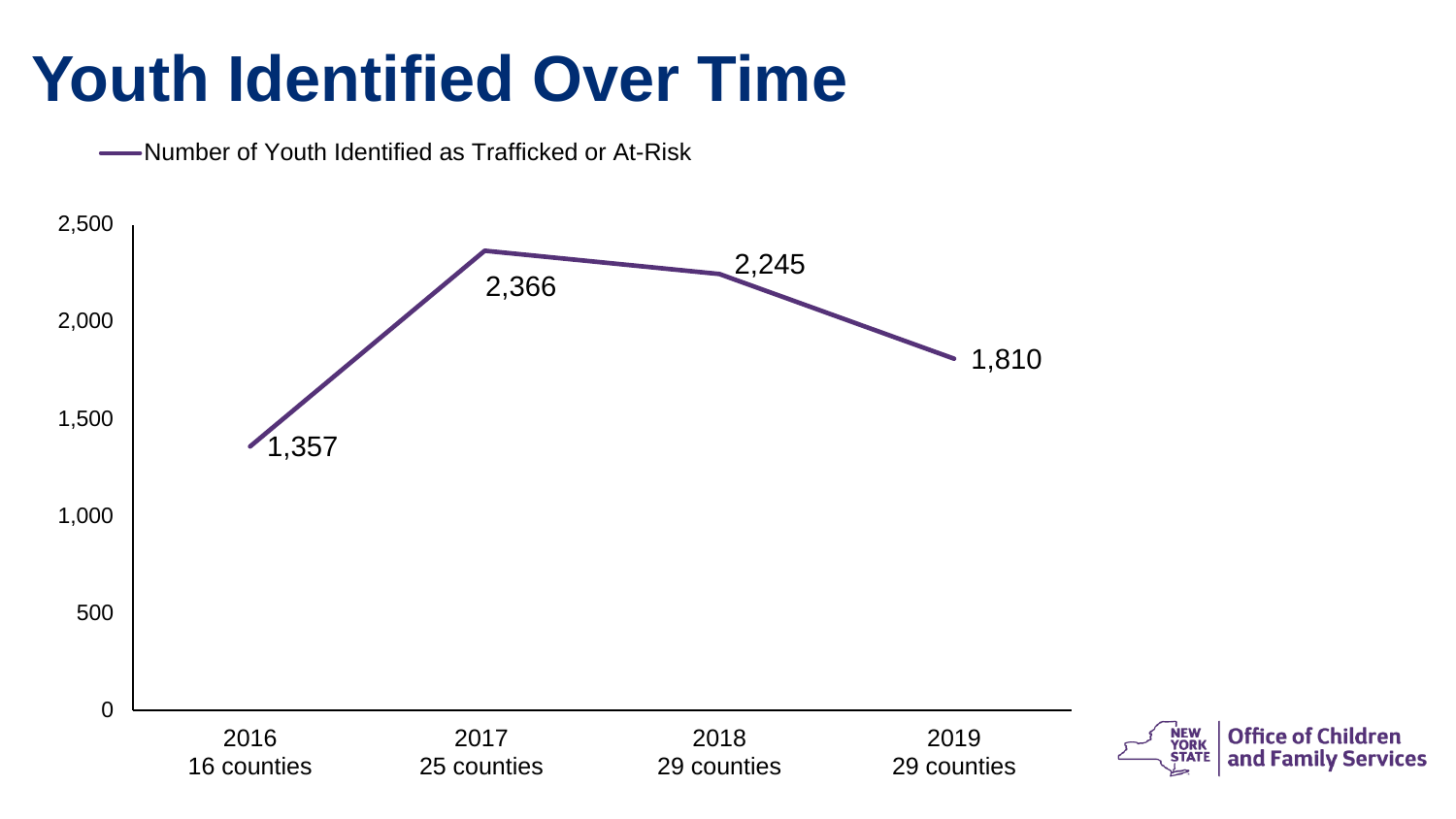# **Youth Identified by Location (1,810)**

OCFS Regional Offices

Misconceptions remain that child trafficking is only a "big city" issue, however in 2019, 90% of youth identified in NYS were in regions other than NYC.



NYCRO – New York City WRO – Westchester SRO – Syracuse WRO-LI – Long Island ARO – Albany RRO – Rochester BRO – Buffalo [https://ocfs.ny.gov/directories/regional](https://ocfs.ny.gov/directories/regional-offices.php)offices.php

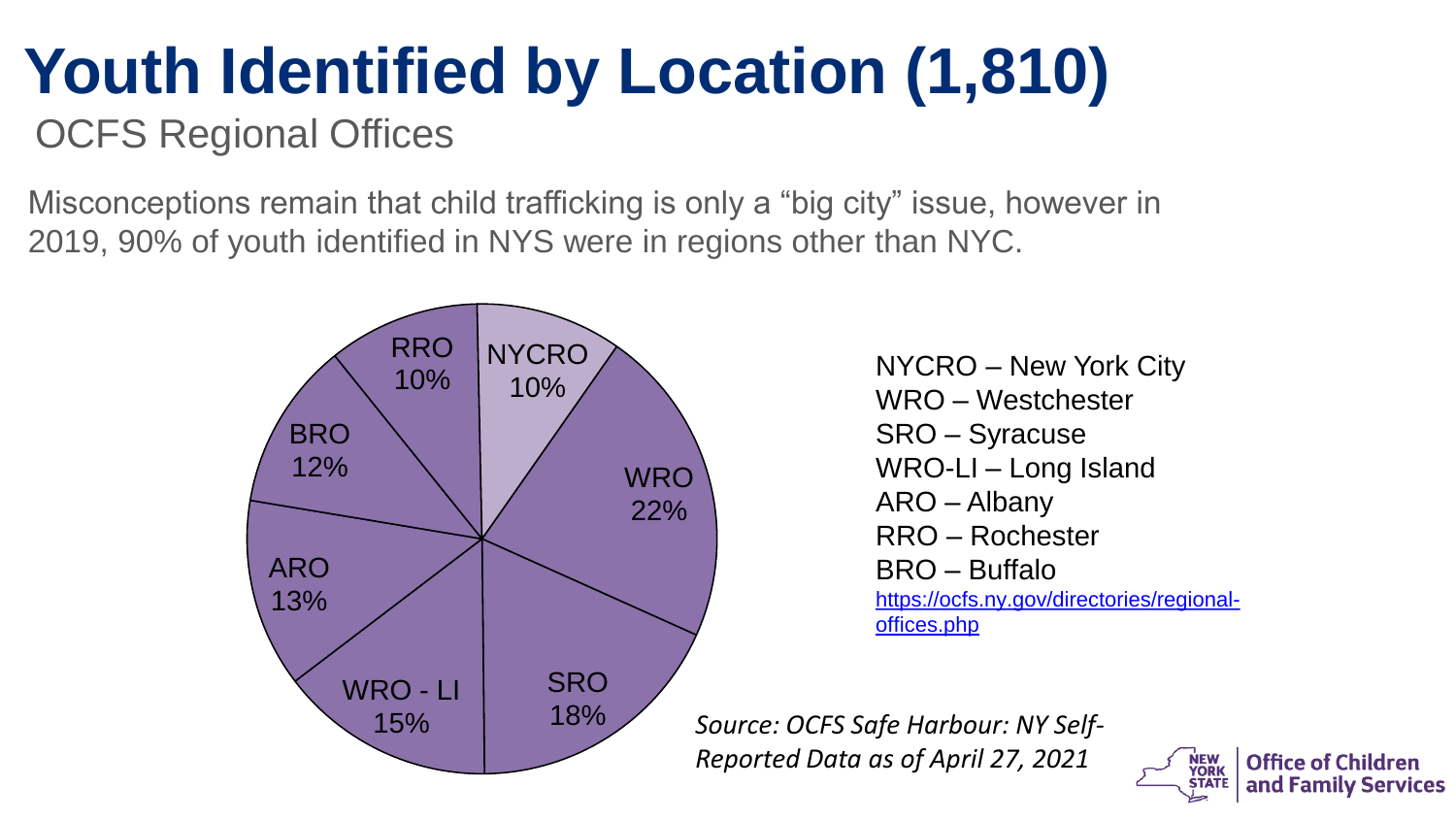#### **Youth Identified by County**

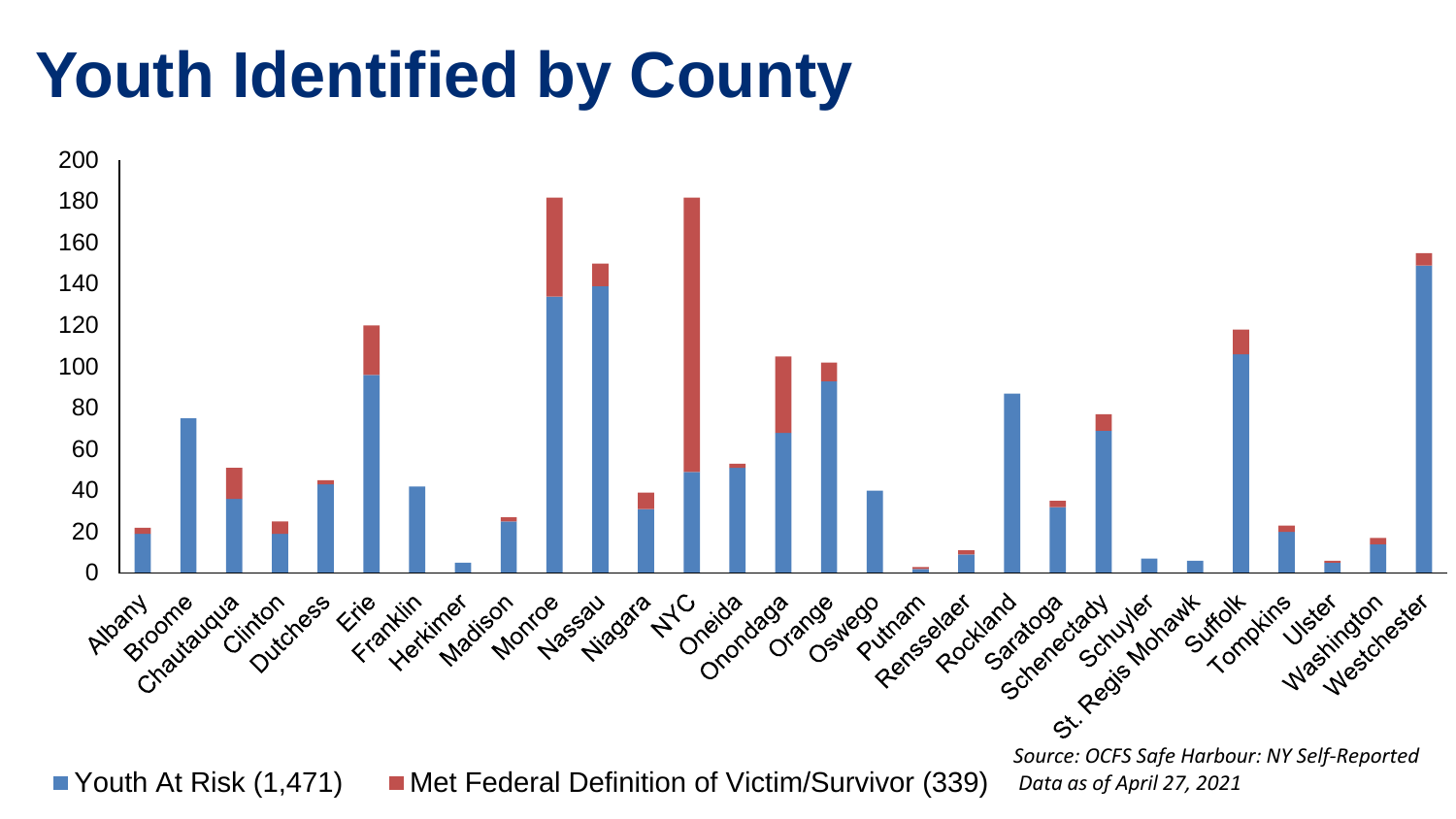#### **Child Welfare vs Non-Child Welfare Referrals**

In 2019, child welfare agencies provided the majority of trafficking referrals.

*For the purpose of this graph, child welfare includes referrals from CAC, MDT, DSS (CPS, Foster Care, and preventive). Every other referral source was considered non-child welfare.* 

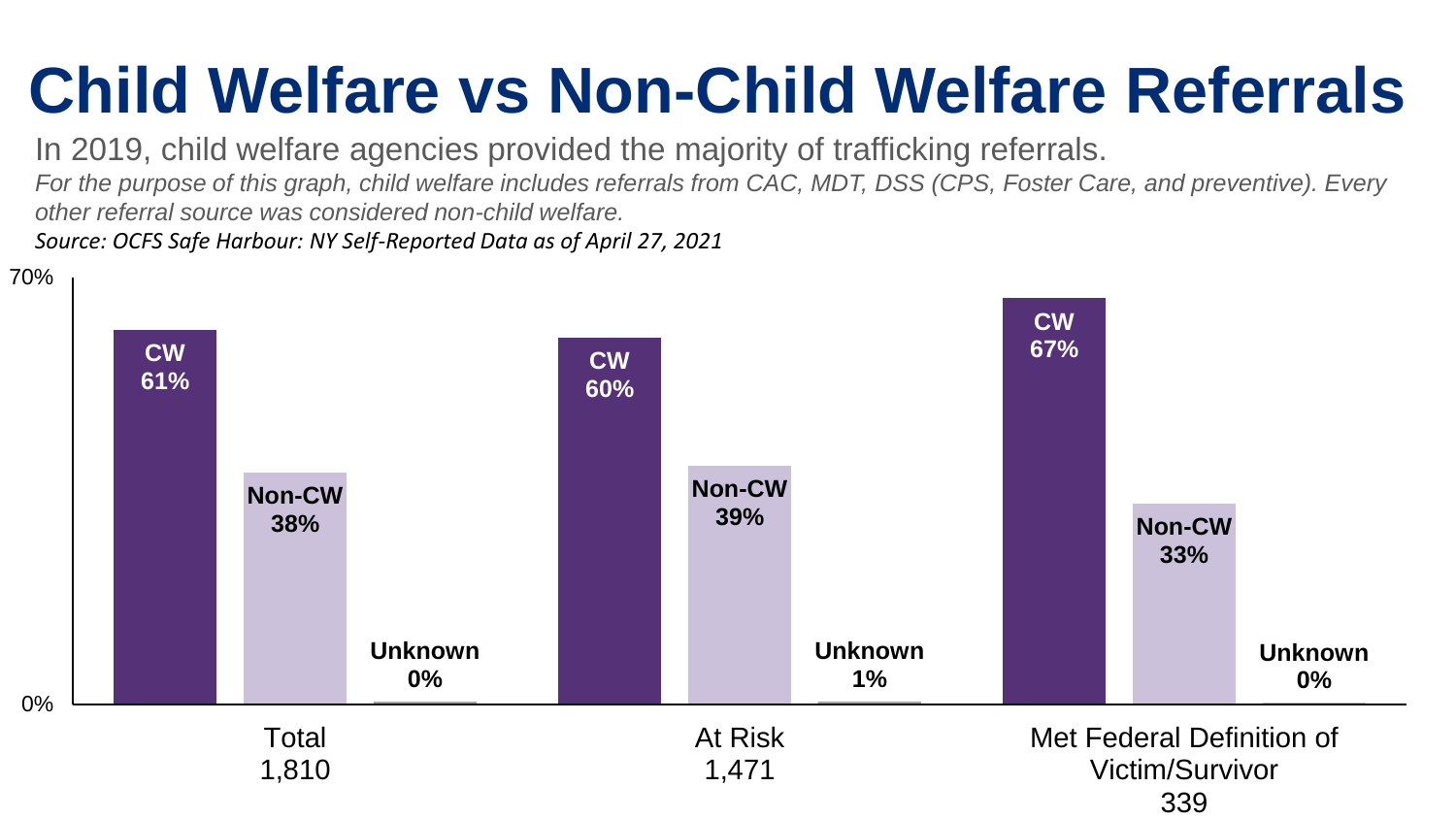## **Youth's Referral Source & Trafficking Status**

Of any single source, CPS made the most referrals, regardless of whether youth were identified as at risk or victims/survivors of trafficking. *Source: OCFS Safe Harbour: NY Self-Reported Data as of April 27,* 

**At Risk (1,471)** *2021* 

DSS - CPS



**Met Federal Definition of Victim / Survivor** 



126 128 134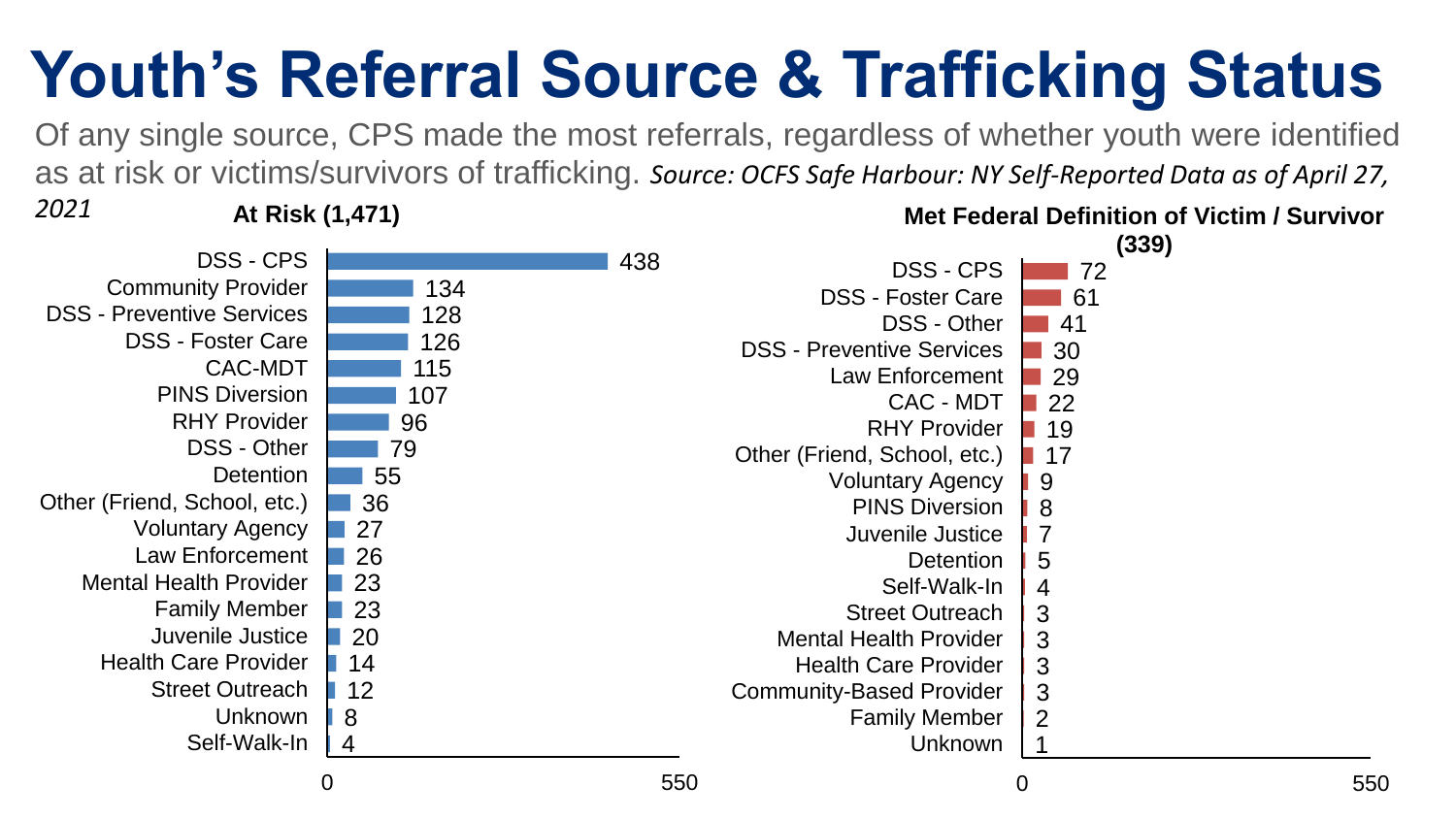## **Youth Demographics and Victimization**

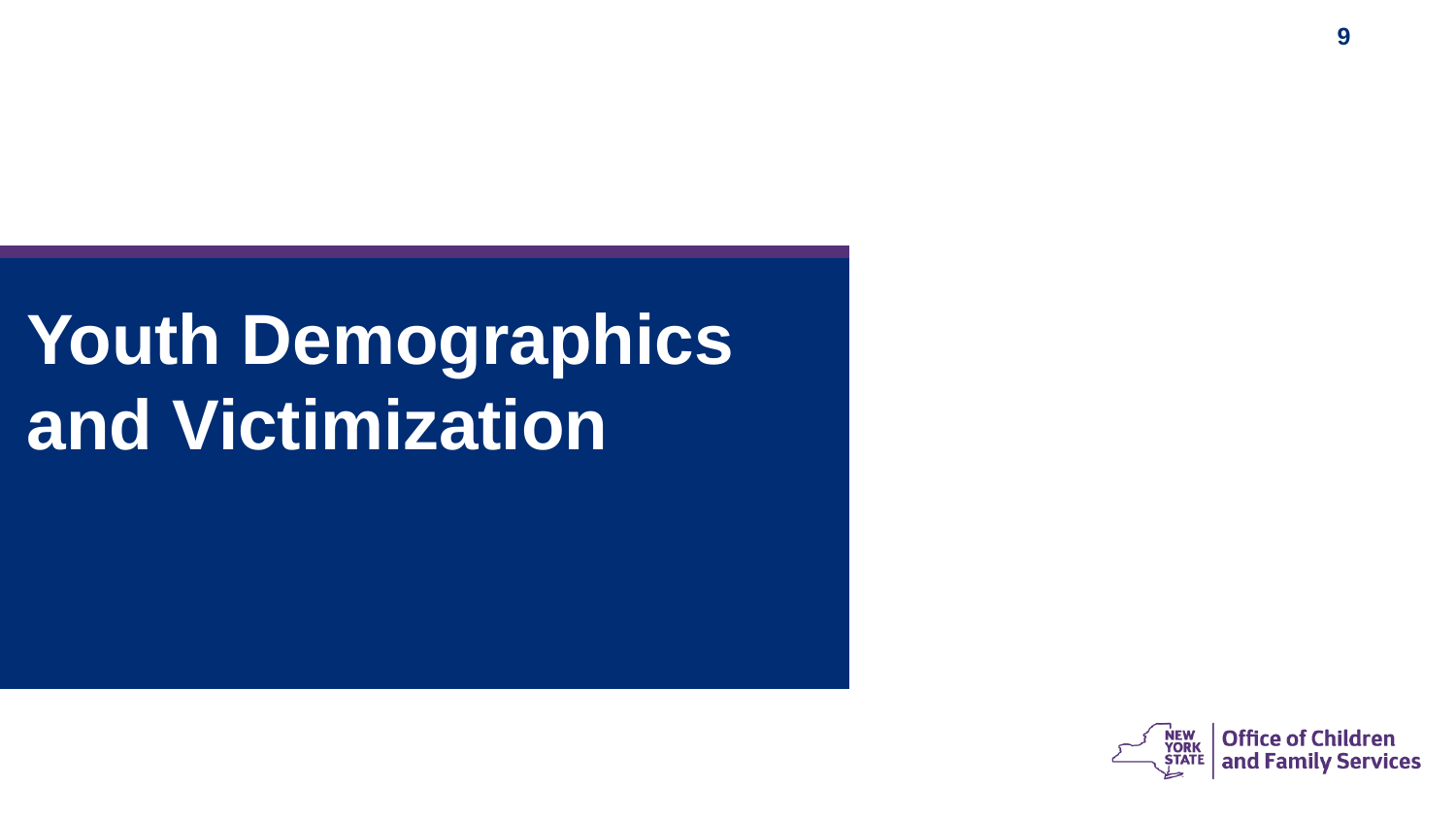### **Youth's Age When Exploitation Began**

Age at first exploitation was unknown for 1,547 youth – about 85% of the sample.

*Source: OCFS Safe Harbour: NY Self-Reported Data as of April 27, 2021* 

A closer look at the known age distribution shows that nearly all youth (93%) for whom this data were known were minors when their exploitation began, and almost one quarter (23%; 70 youth) were under the age of 14.

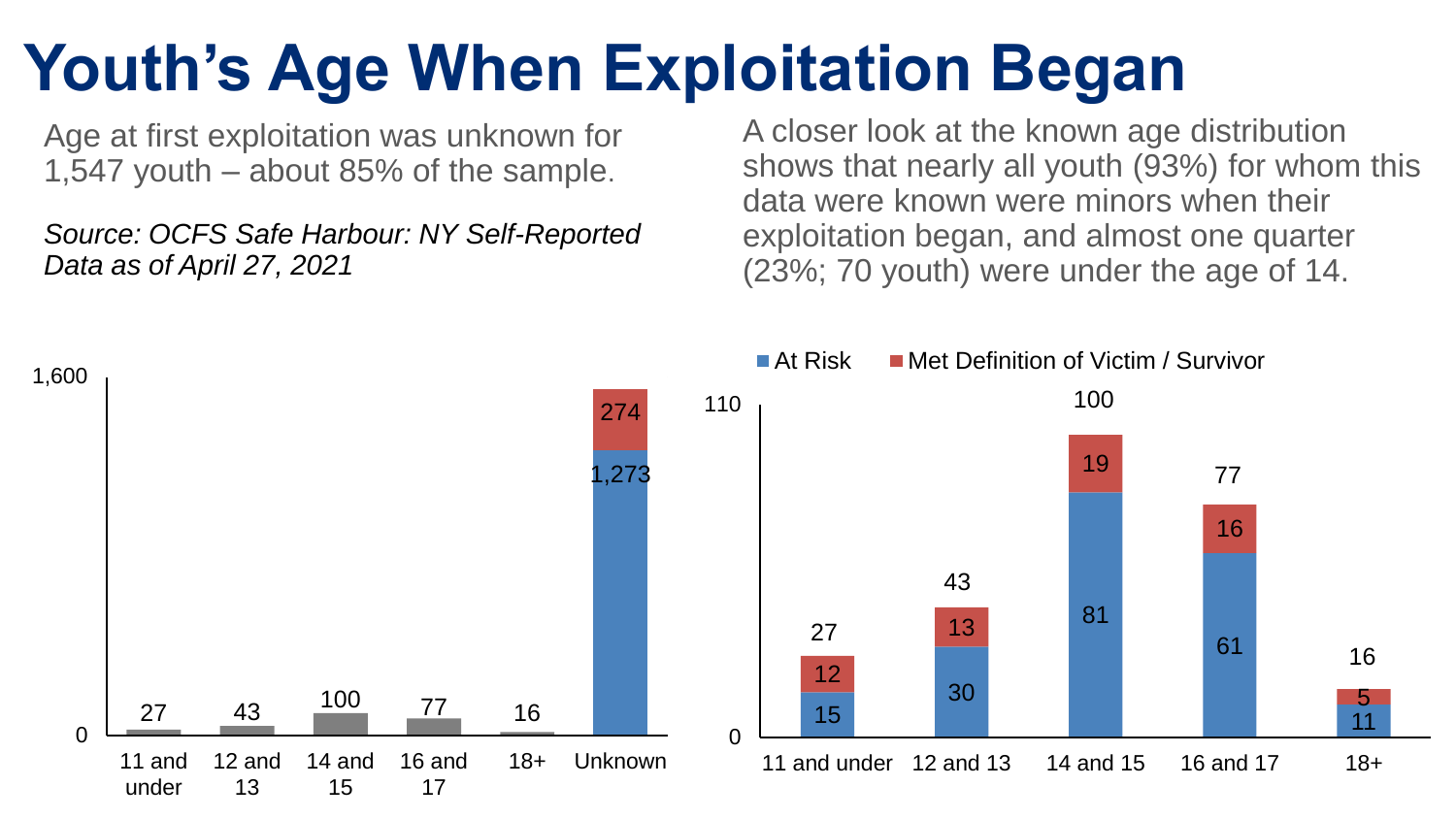#### **Youth's Age at Time of Referral**

Regardless of when a youth's trafficking began, most youth identified by a Safe Harbour program were age 14 or older. *Source: OCFS Safe Harbour: NY Self-Reported Data as of April 27, 2021* 

1,600



Youth At Risk  $(1,471)$  Met Federal Definition of Victim/Survivor (339)

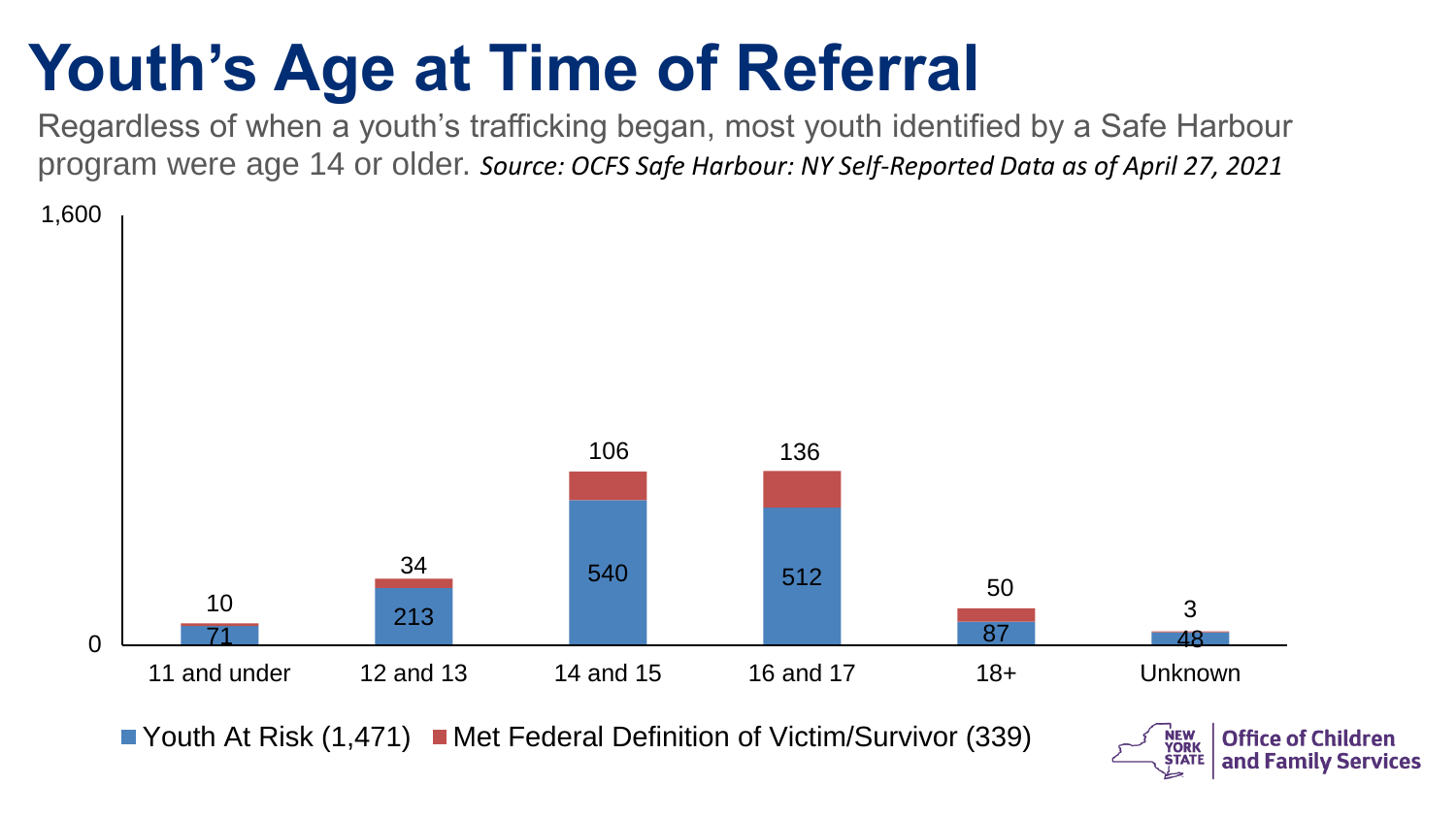### **Youth's Gender Identity**

Although often portrayed as an issue impacting only girls, nearly a quarter of all youth identified in 2019 as at risk (20%) identified as cis-male or transgender; 9% of identified survivors were cis-male or transgender. *Source: OCFS Safe Harbour: NY Self-Reported Data as of April 27, 2021*

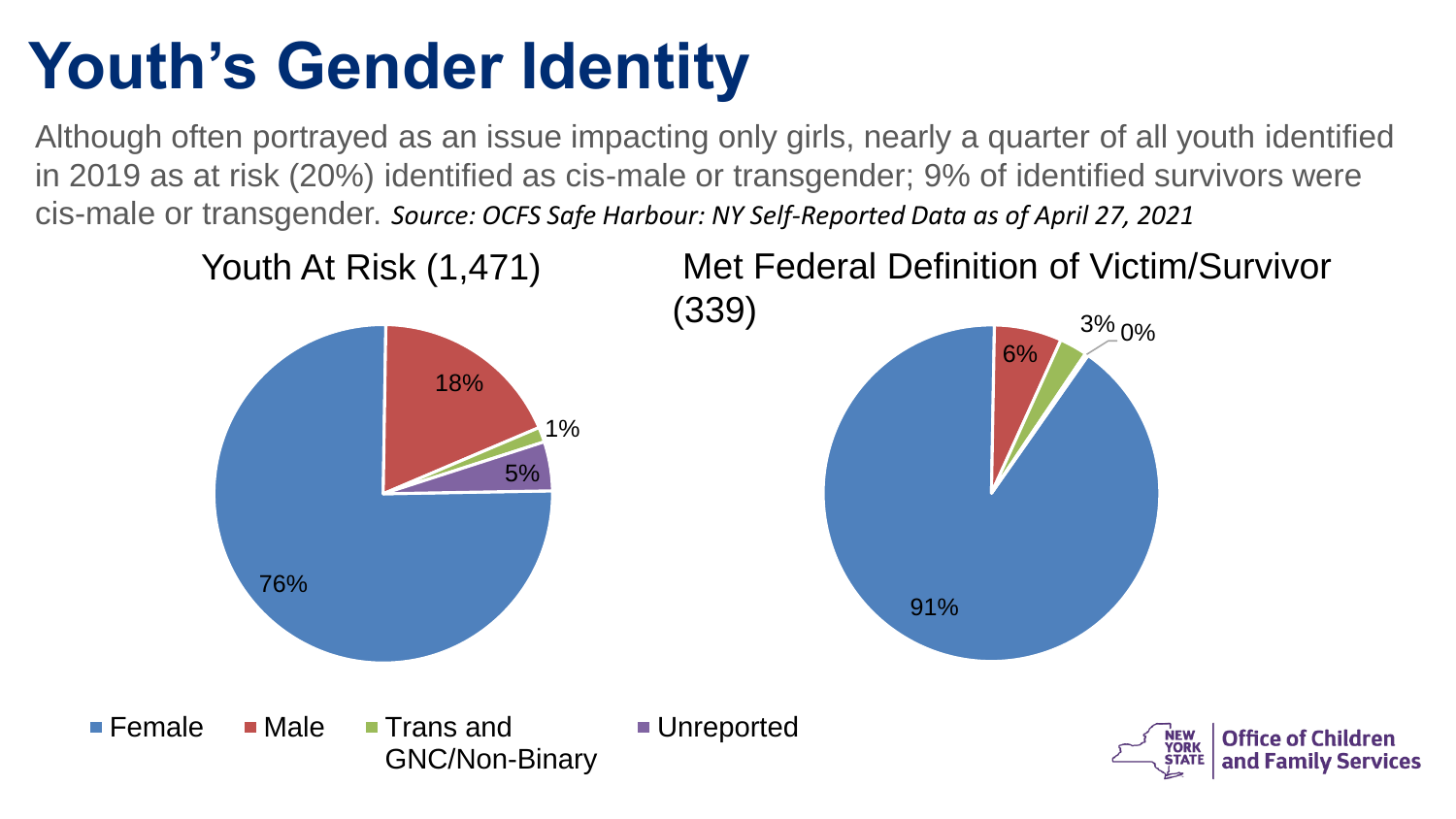#### **Youth's Sexual Orientation**



Youth At Risk (1,471) Met Federal Definition of Victim/Survivor (339)

Straight • Sexual Orientation other than Straight • Unreported

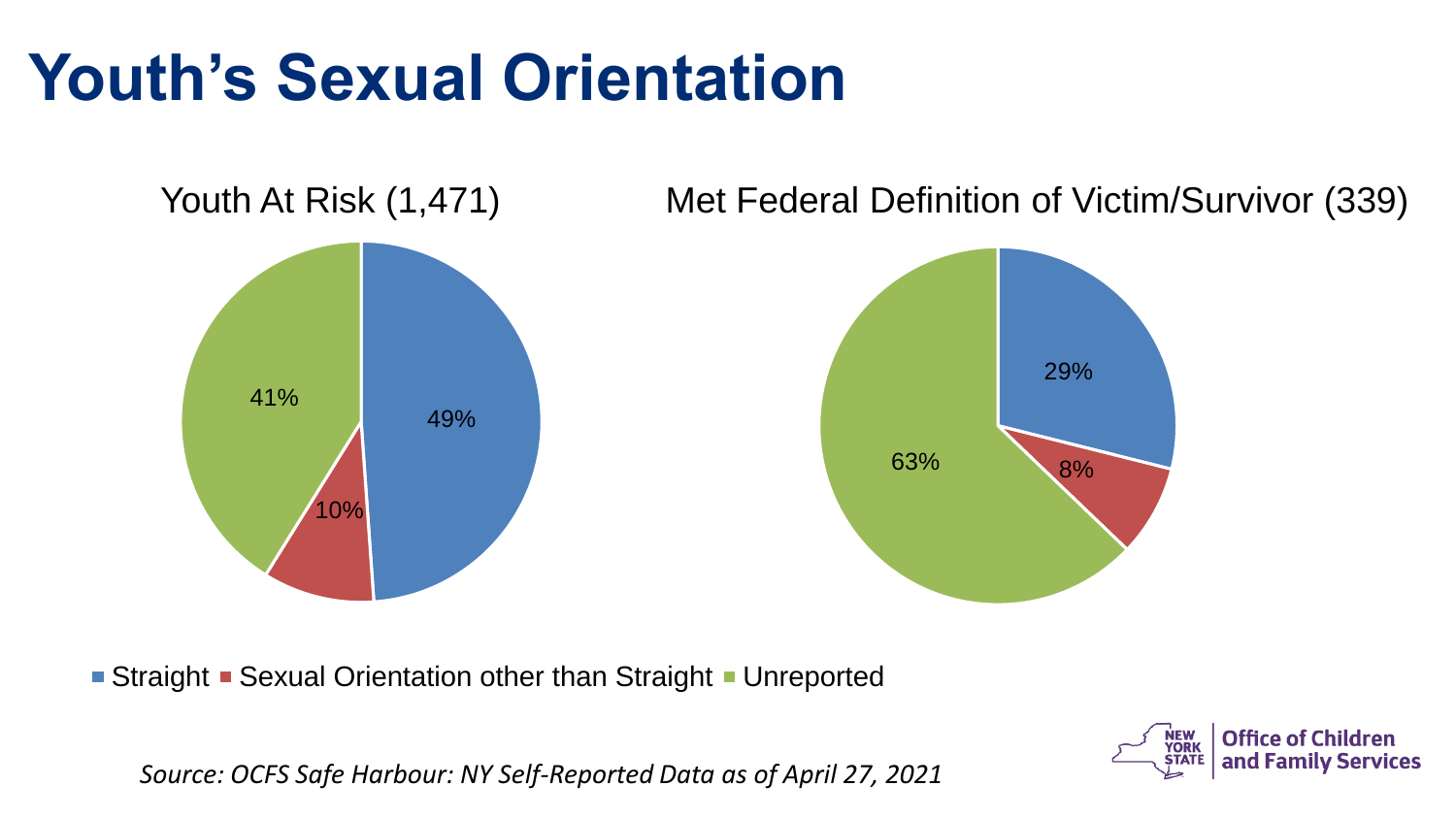### **Youth's Racial Identity**

In 2019, an estimated 21% of New York State youth aged 21 and under were Black/African American and 69% were White. Among Safe Harbour youth, 28% were Black/African American, while 40% were White. Safe Harbour youth who identified as multi-racial are counted below in the Other category below. Statewide, non-White youth were overrepresented among the Safe Harbour population in 2019.



\*Source: National Center for Health Statistics. Vintage 2019 postcensal estimates of the resident population of the United States (April 1, 2010, July 1, 2010-July 1, 2019), by year, county, single-year of age (0, 1, 2, .. years and over), bridged race, Hispanic origin, and sex. Prepared under a collaborative arrangement with the U.S. Census Bureau. Available from: http://www.cdc.gov/nchs/nvss/bridged\_race.htm as of July 9 2020, following release by the U.S. Census Bureau of the unbridged Vintage 2019 postcensal estimates by 5-year age group on June 25, 2020.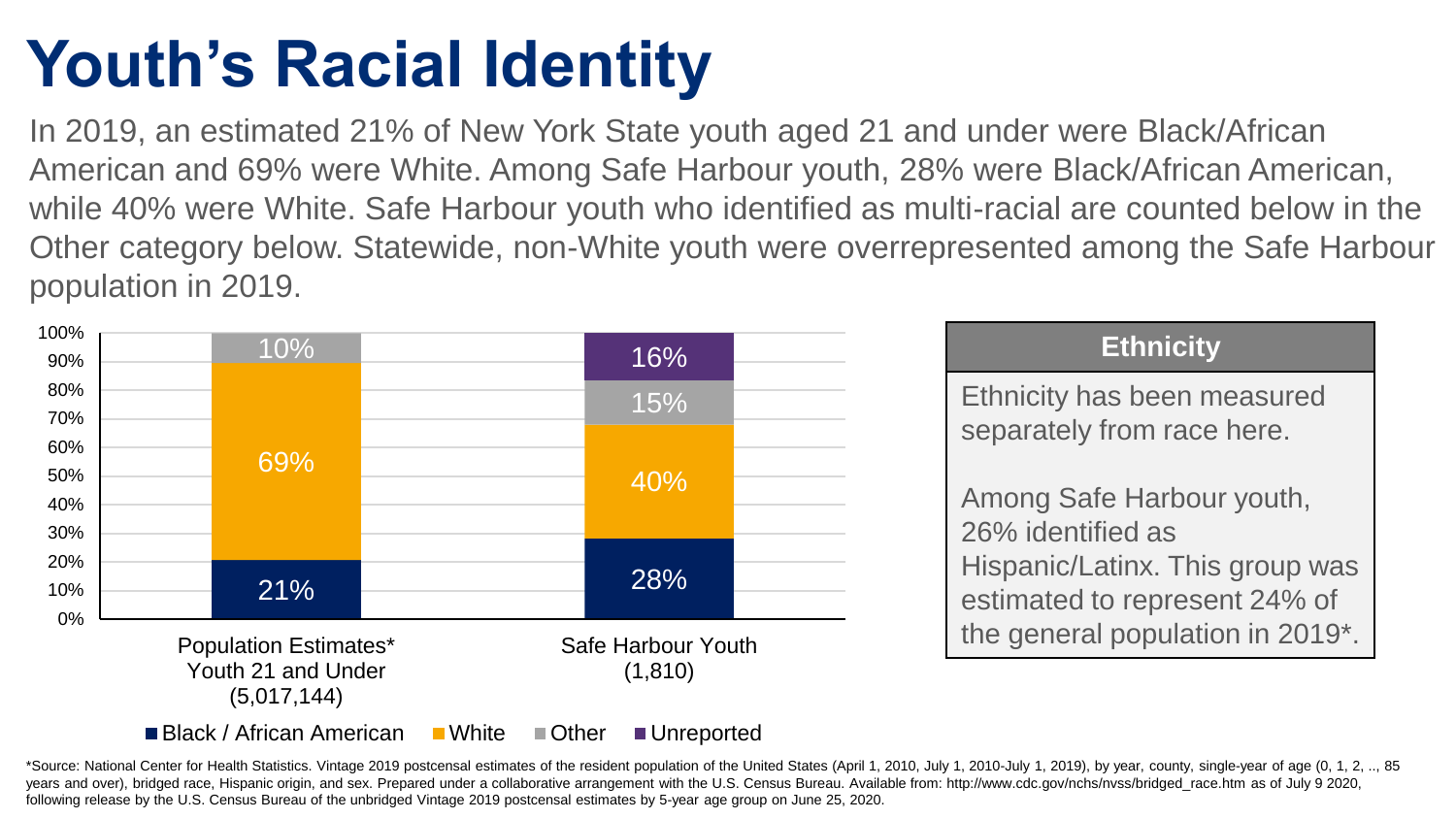#### **Youth's Last Grade Completed**

While 59% of youths' last grade completed was unknown at the time of referral, 25% of the youth had completed at least one grade in high school, the TASC (formerly GED), or some college/vocational training. *Source: OCFS Safe Harbour: NY Self-Reported Data as of April 27, 2021* 

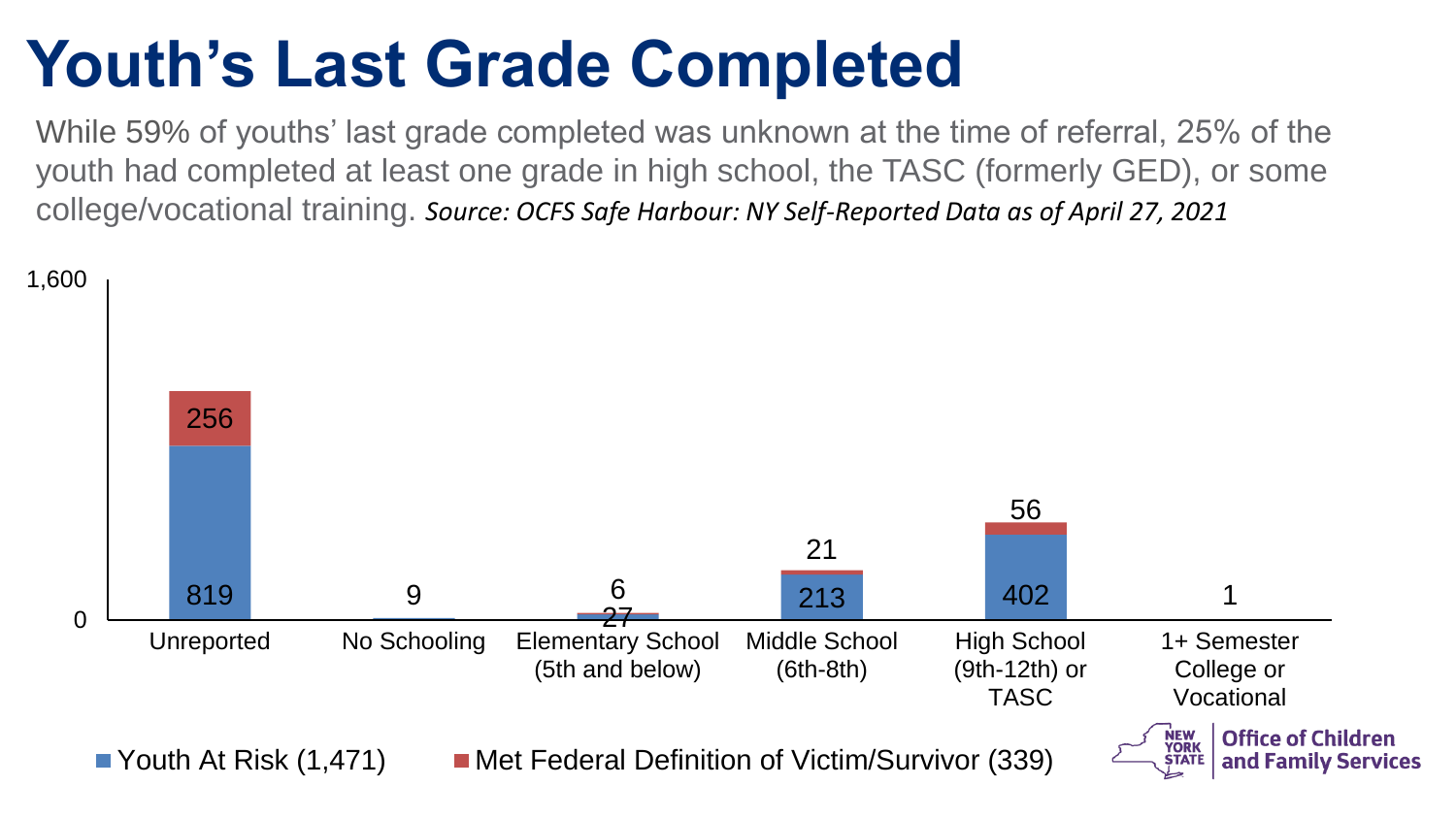#### **Relation of Trafficker to Youth: CSEC**

At the time of referral, 80% of the youths' relationships to their traffickers were unknown.



In cases where youths' relationships to their traffickers were known, the top three reported were:

- 1. from street or survival-oriented experiences (75)
- 2. a romantic partner (62)
- 3. a person they met on the internet or social media (51)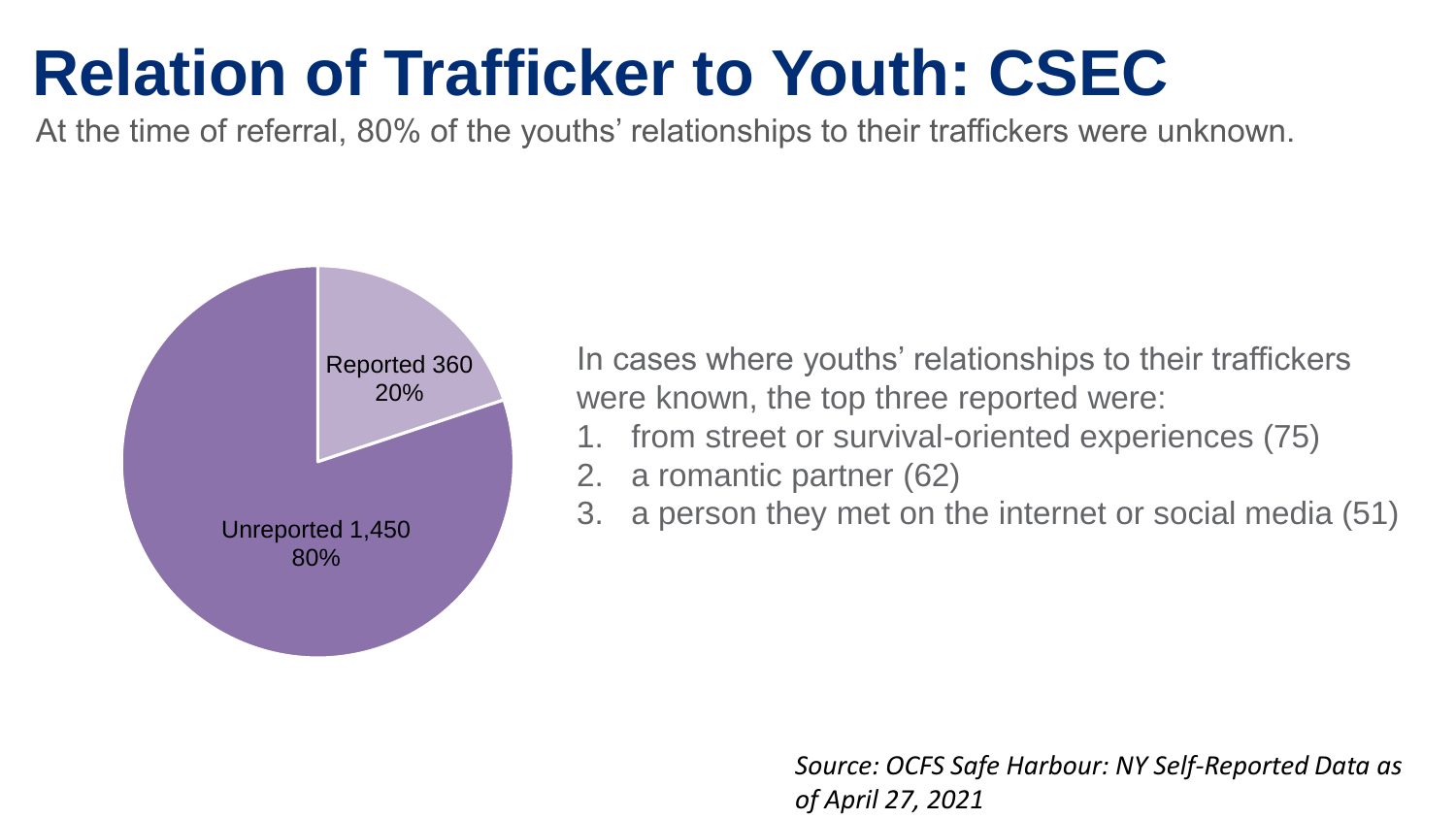### **Relation of Trafficker to Youth: Labor**

54 of the youth identified as being at risk or trafficked for CSEC were also identified as being at risk or trafficked for their labor. In these cases, 93% of youths' relationships to their traffickers were known.



The top three relationships reported were:

- 1. from street or survival-oriented experiences (9)
- 2. from a gang (9)
- 3. from a family friend/trusted adult (6)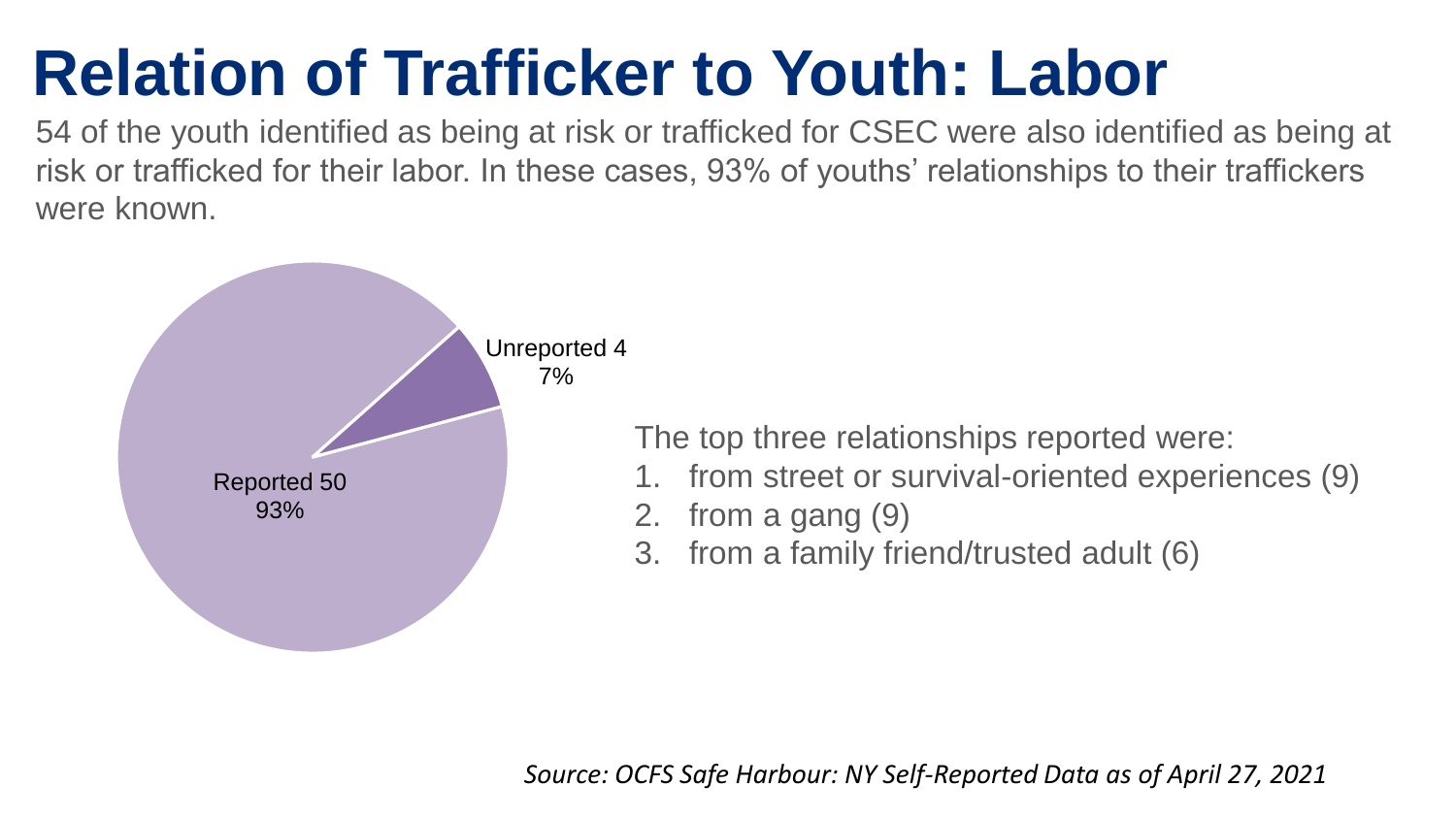### **Force, Fraud, Coercion, and Social Media**

The presence of these elements in youths' victimization/grooming experiences are reported as identified by program staff. Totals do not sum across elements, as one youth's experience could include more than one element. Staff reported that social media played a role in the victimization/grooming experiences of 20% of youth identified by Safe Harbour in 2019.

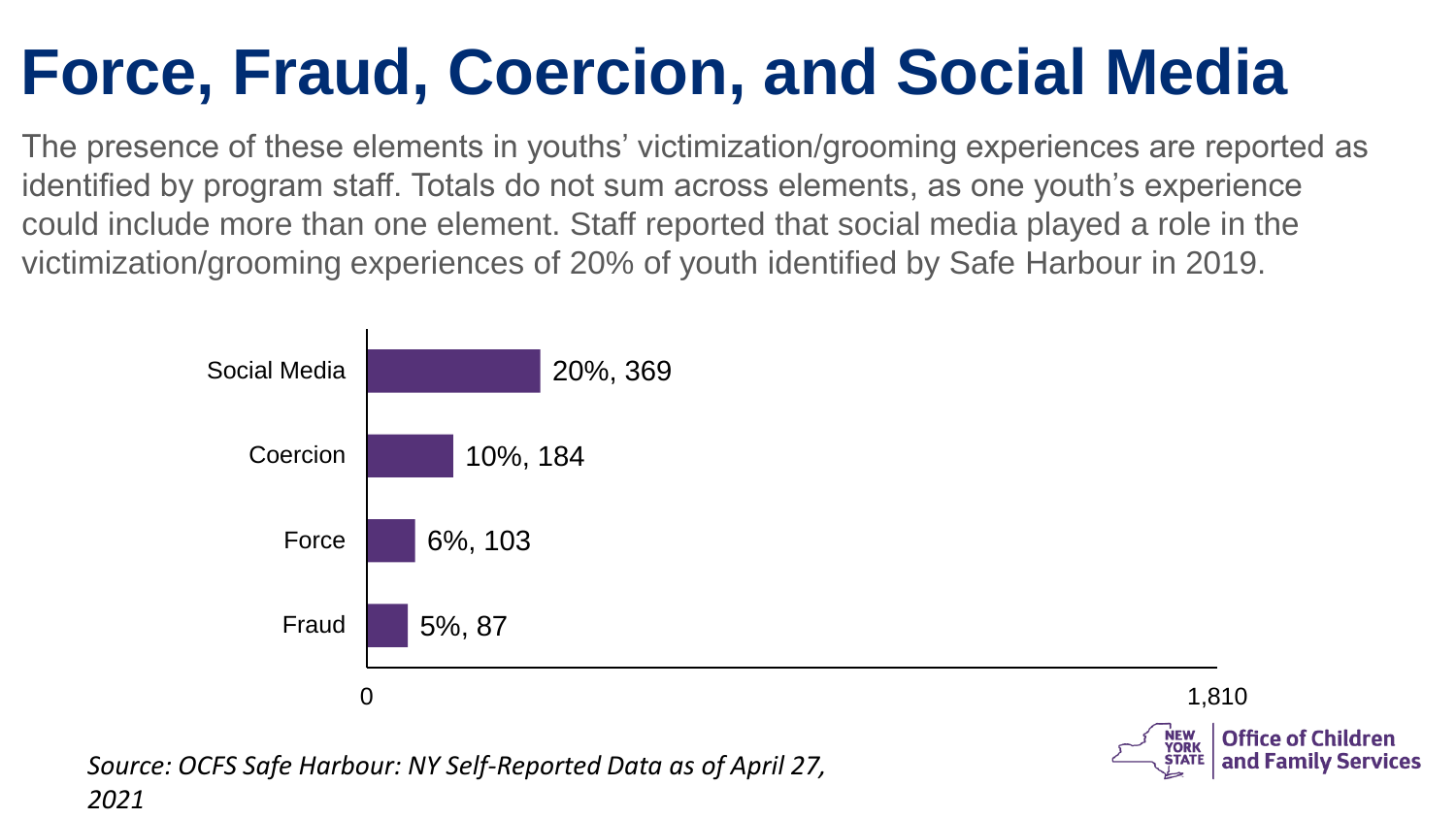## **Service Needs Met**

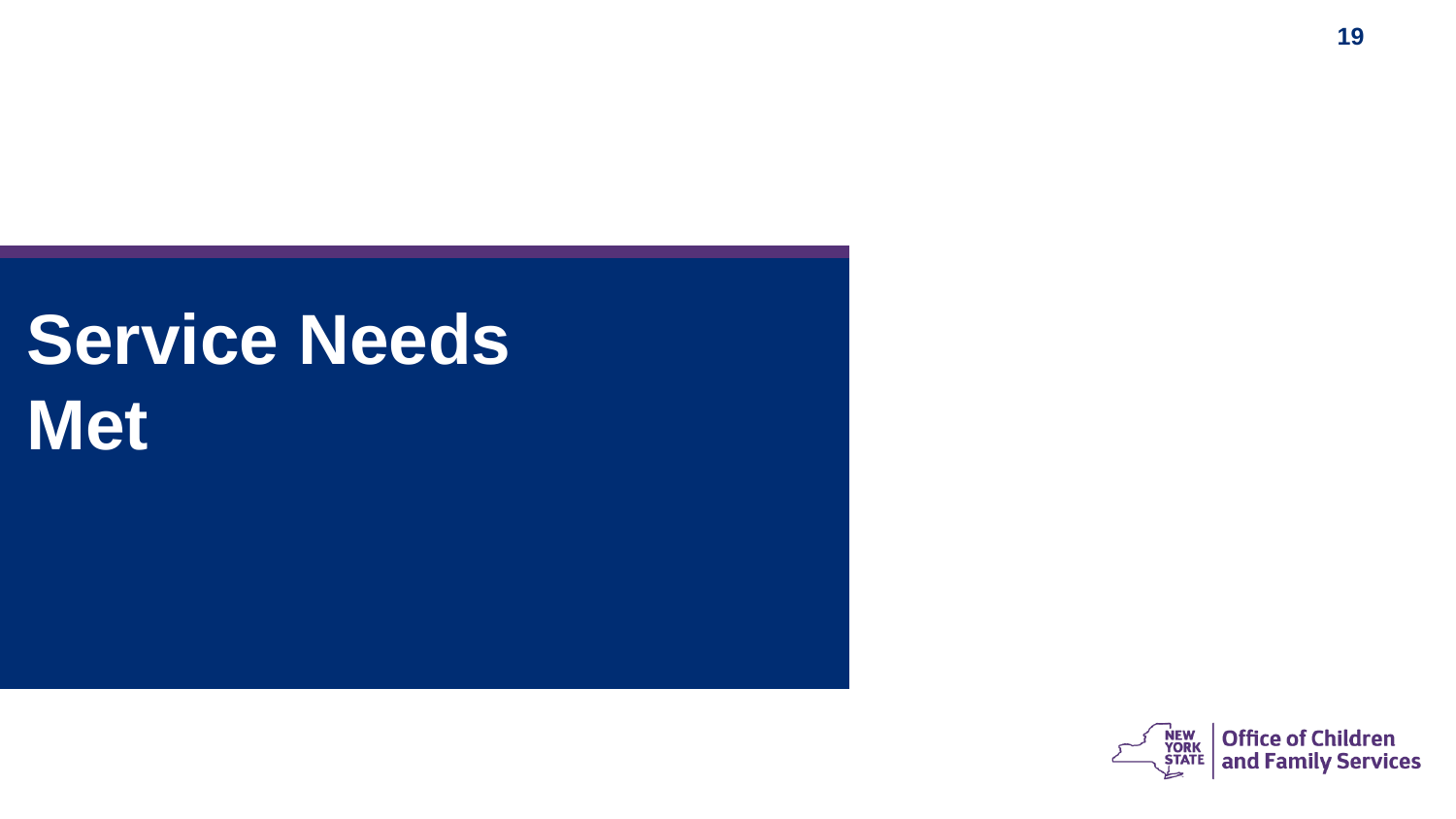#### **Youth with Service Needs Met Using Safe Harbour: NY Funds (1,810)**

Each year, program staff report on the types of services that youth and their families receive through Safe Harbour funds. Totals do not sum across categories since the same youth can appear in more than one category. Almost three-quarters of the youth identified by Safe Harbour in 2019 received case management services.



\*Other includes educational, vocational, and employment supports; housing; and transportation.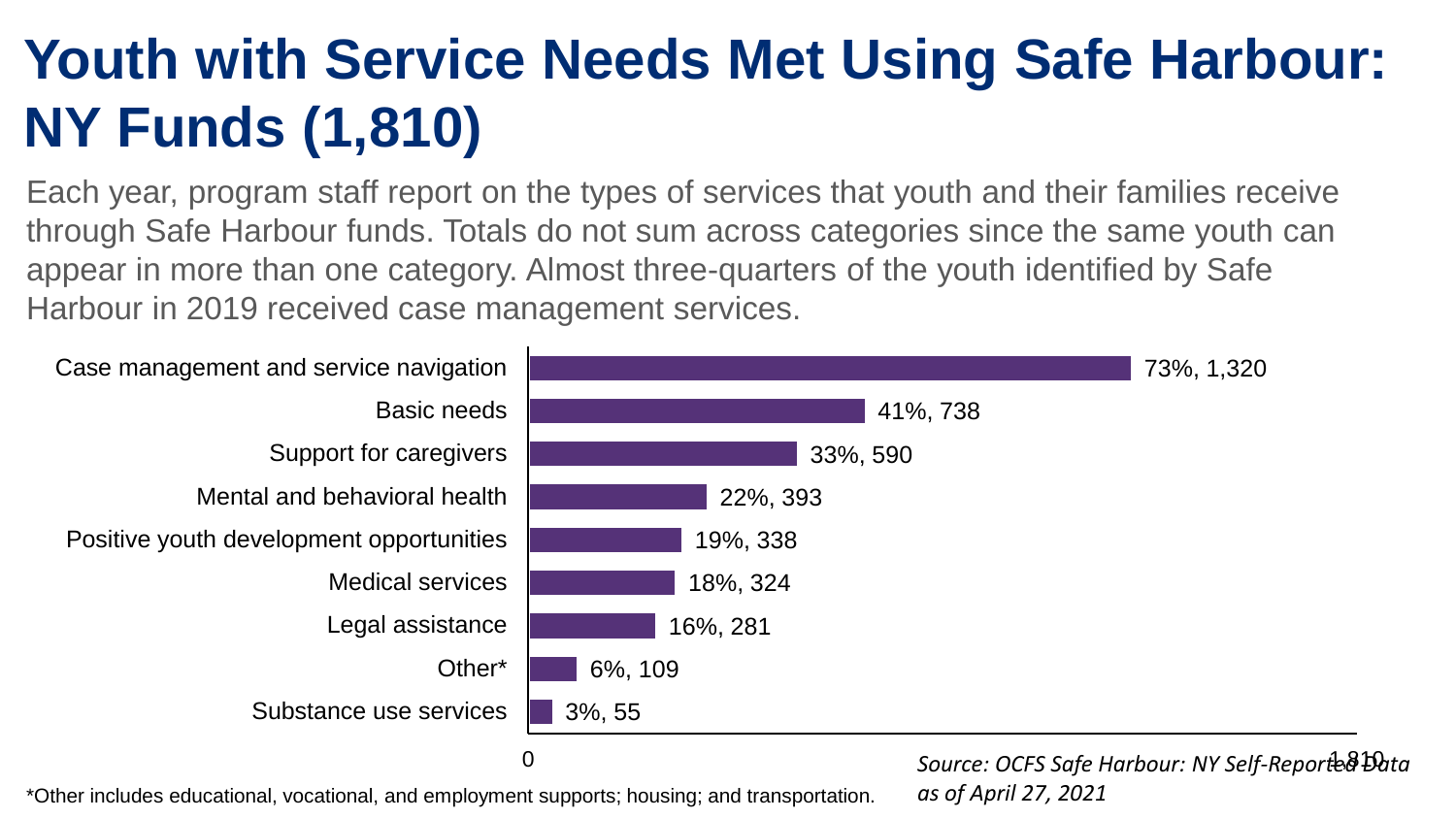## **Street Outreach**

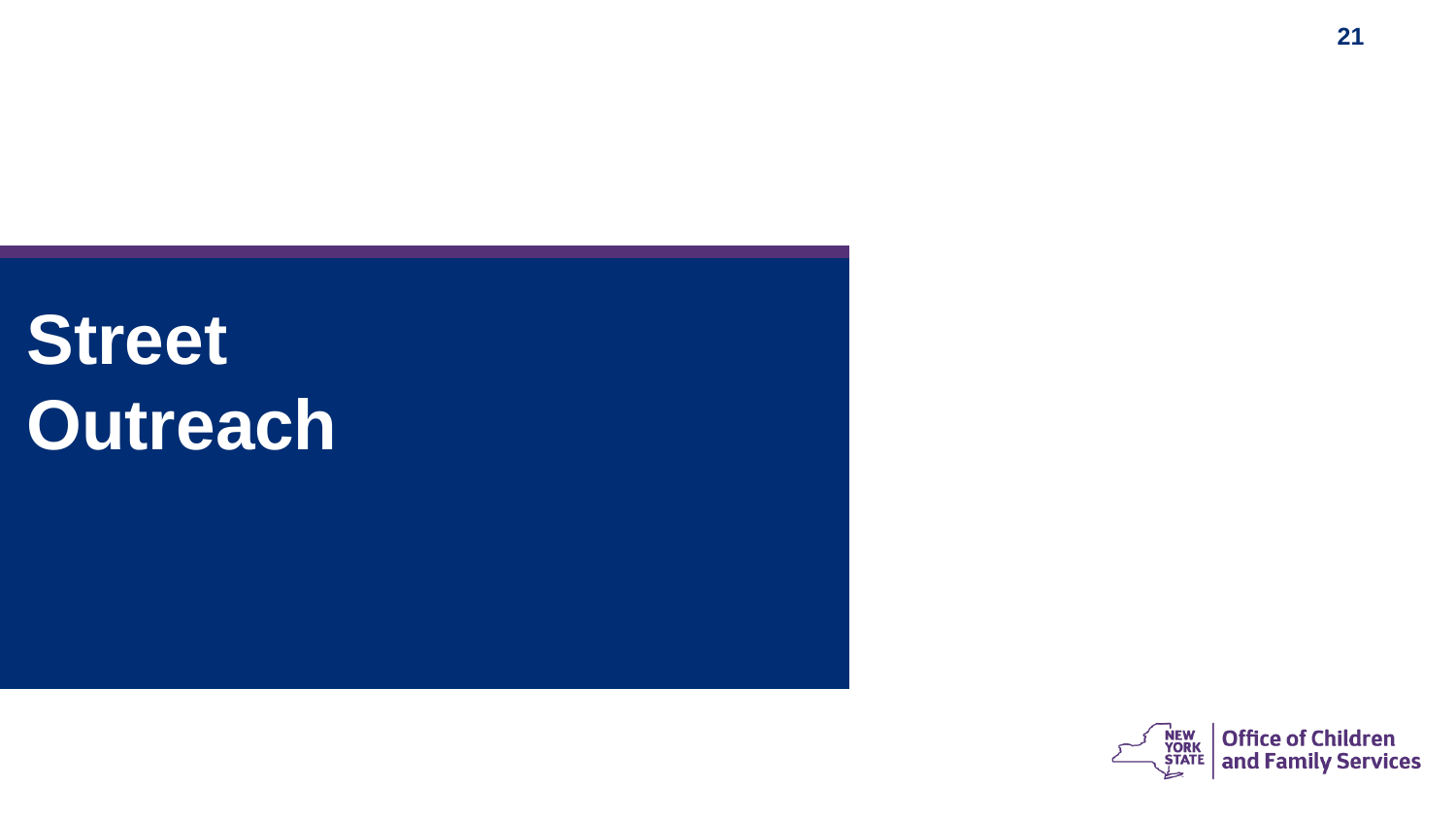#### **Street Outreach**

Six counties funded street outreach services through Safe Harbour. Street Outreach seeks to connect with vulnerable youth, distribute to meet basic needs and offer information about local services. The data in this section are not included in the previous sections.

- The data are from Herkimer, NYC, Oneida, Orange, Saratoga and **Schenectady** 
	- Street outreach services supported by other means in any county is not reported here.
- **523 youth** were engaged by Safe Harbour street outreach services. Of these youth:
	- 59% were at least 18 years old
	- 41% female, 36% male, and 20% transgender or gender non-conforming
	- 52% black or African American and 24% white

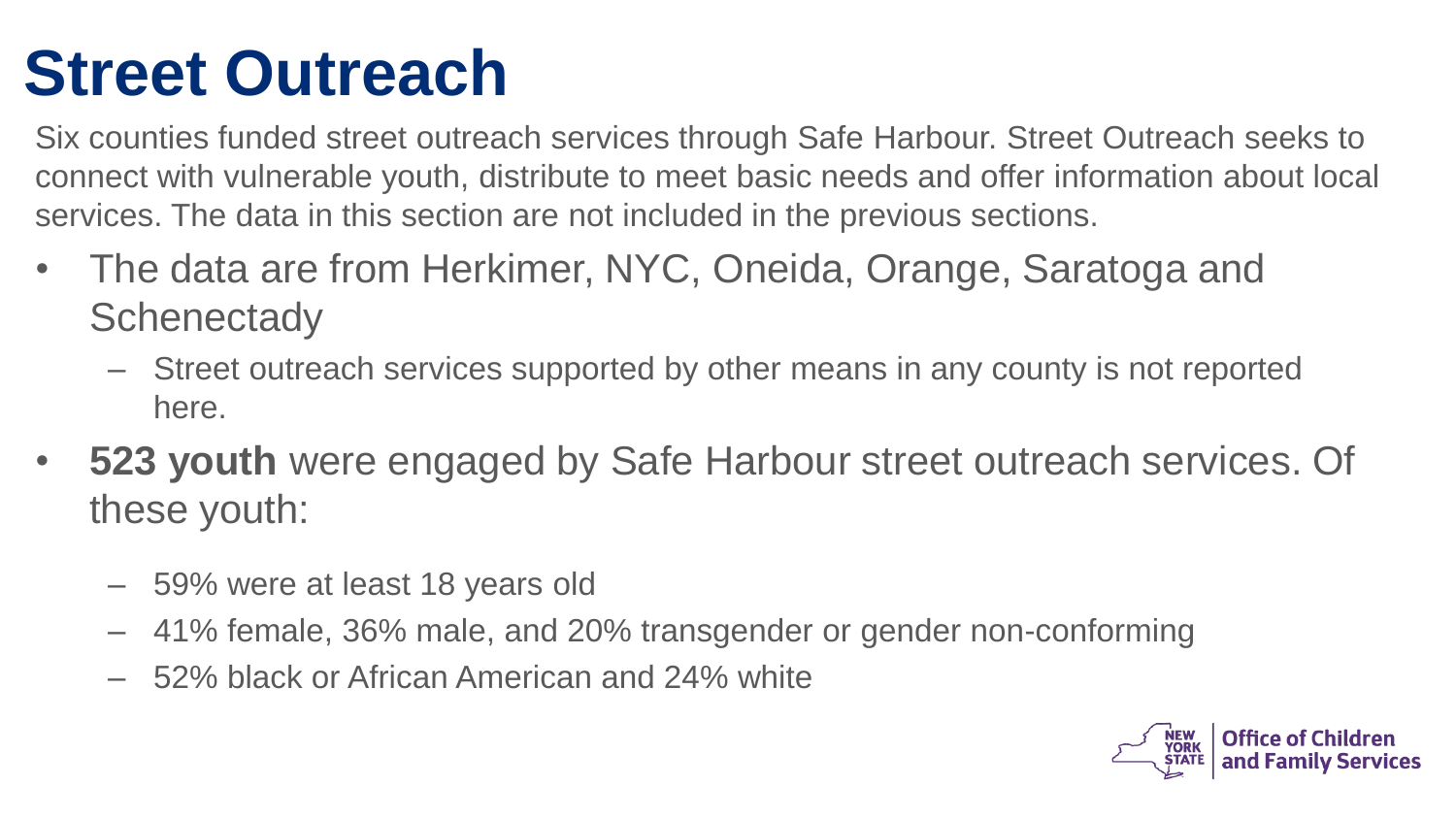## **Community Outreach & Education**

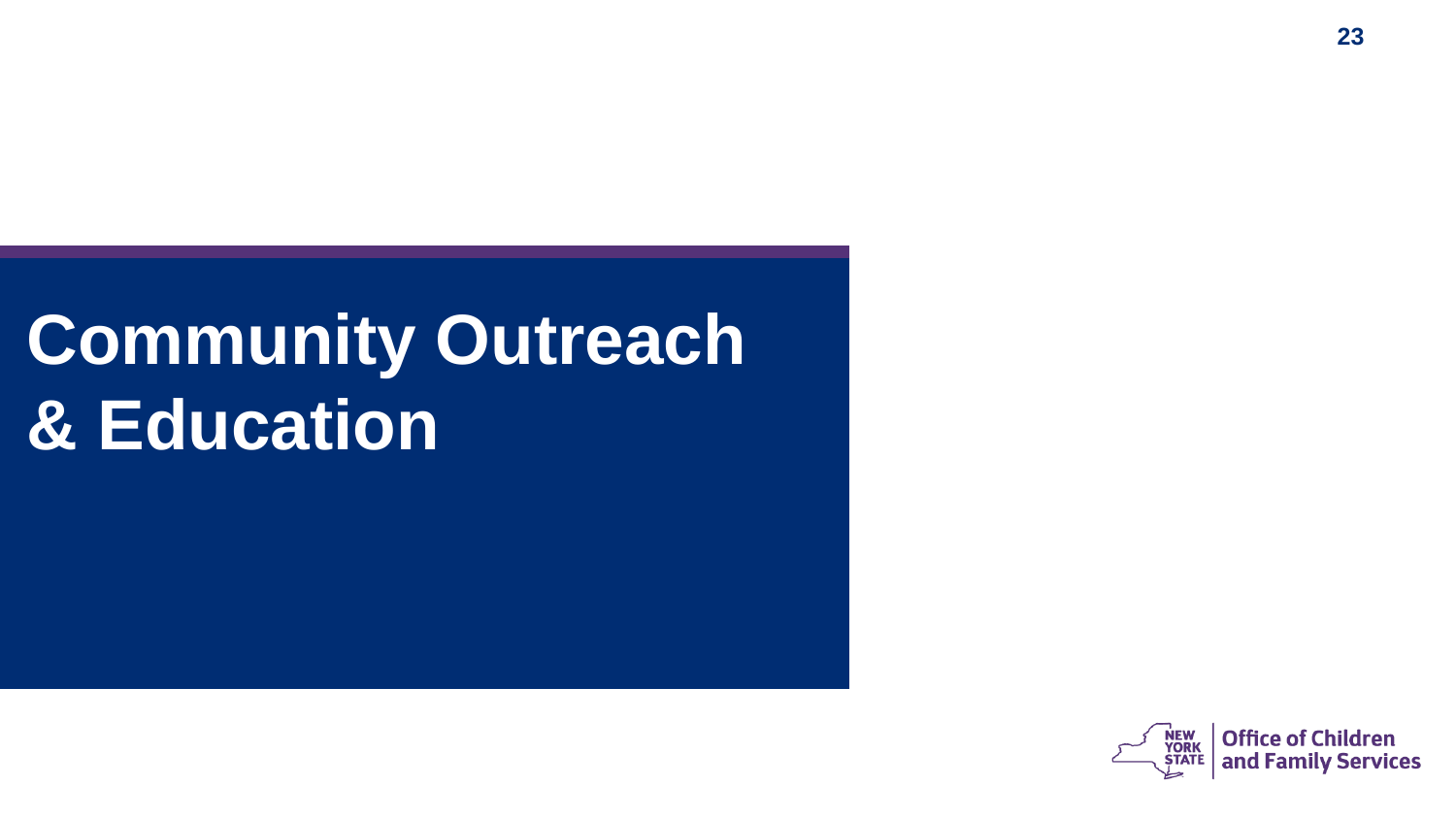#### **Community Outreach & Education**

- **22 counties** supported outreach and education using Safe Harbour funds.
	- The 22 counties include: Albany, Broome, Chautauqua, Clinton, Dutchess, Erie, Herkimer, Madison, Monroe, Niagara, NYC, Onondaga, Orange, Oswego, Putnam, Rockland, Schenectady, Schuyler, Suffolk, Tompkins, Ulster, and Washington
	- The purpose of these events is to connect with youth at schools, in group homes, and other settings to provide information about trafficking and local services.
- Counties hosted **423 events** where **more than 350 youth** participated. The curricula most commonly used by programs included:
	- Locally developed Safe Harbour materials (28%)
	- #NotANumber, Love146 (16%)
	- Girls Circle, One Circle Foundation (10%)